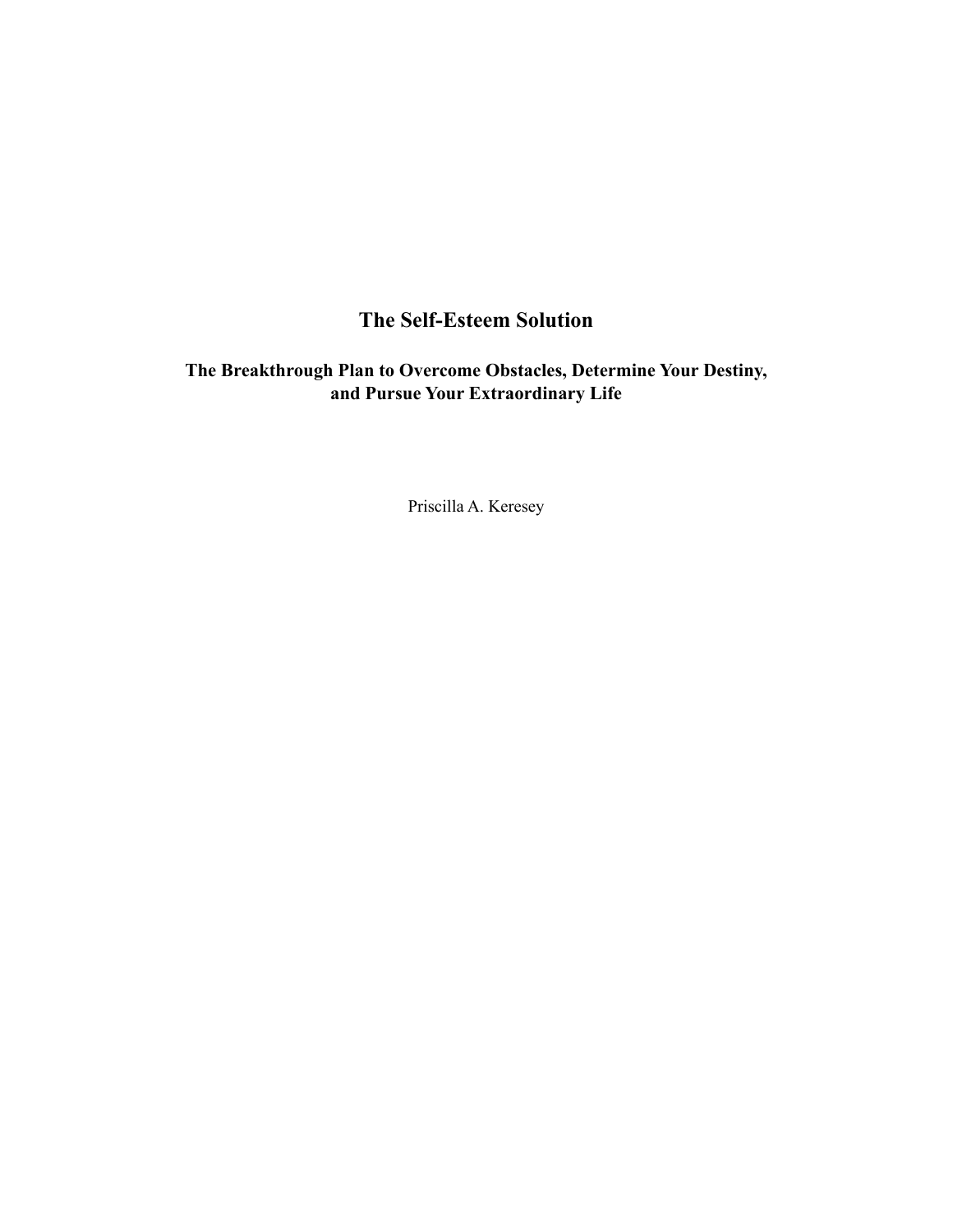Copyright ©2019 Priscilla A. Keresey

This book (©2015) was originally titled "Fix Your Screwed-Up Life; Recover Your Inherent Self-Esteem & Start Living the Life of Your Dreams," ISBN 978-0-9863536-1-1 (print) and ISBN 978-0-9863536-2-8 (e-book).

All rights reserved. No part of this book may be reproduced or transmitted in any form or by any means, electronic or mechanical, including photo-copying, recording, or by any information storage and retrieval system, without written permission from the author, except for the inclusion of brief quotations in a review.

September 2019

*Published By* Live & Learn P.O. Box 226 Putnam Valley, NY 10579

Portrait Photograph: ©Lisa Marie Pane

Publisher website:: [www.liveandlearnguides.com](http://www.liveandlearnguides.com)

Printed in the United States of America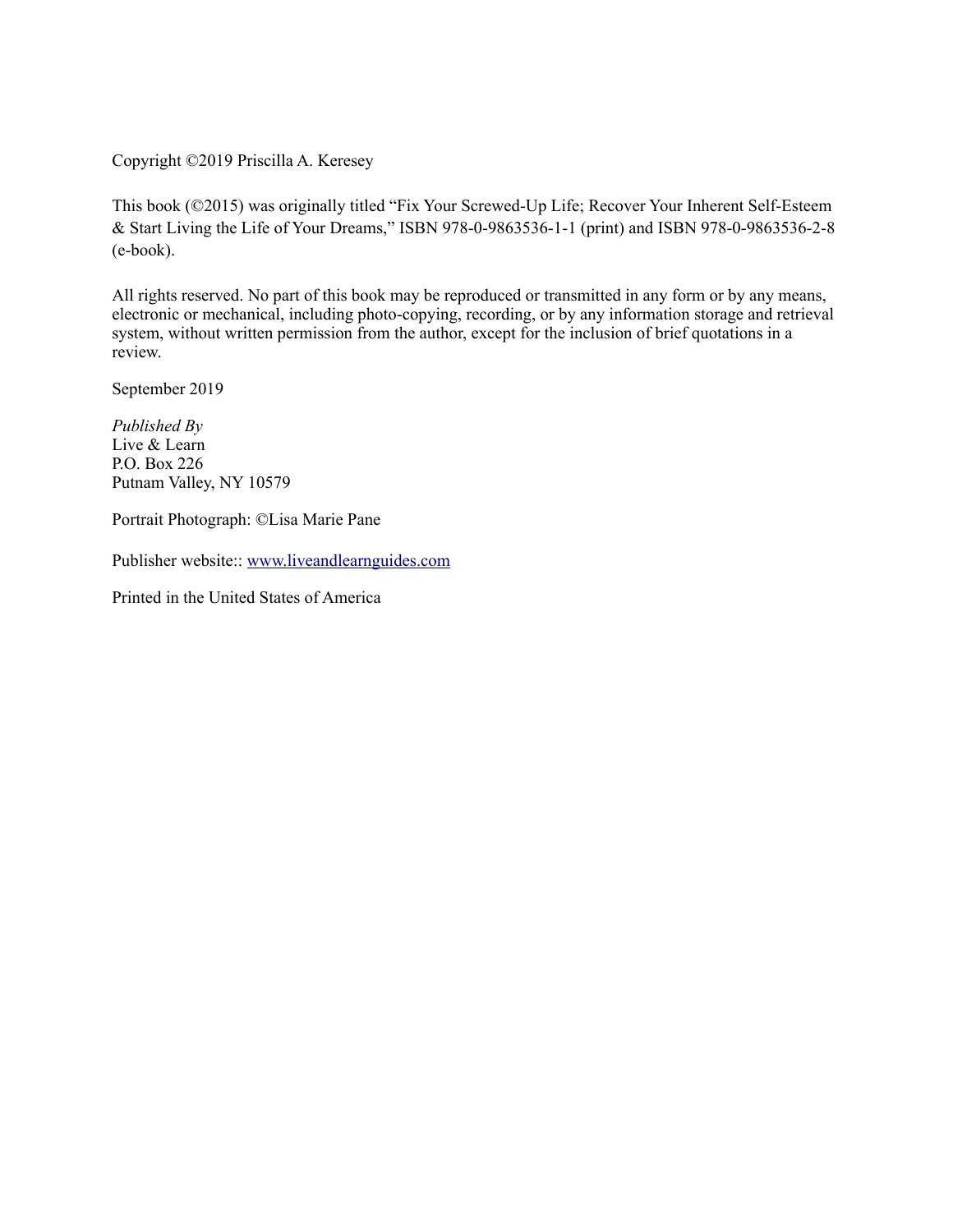*"I celebrate myself, and sing myself."* -Walt Whitman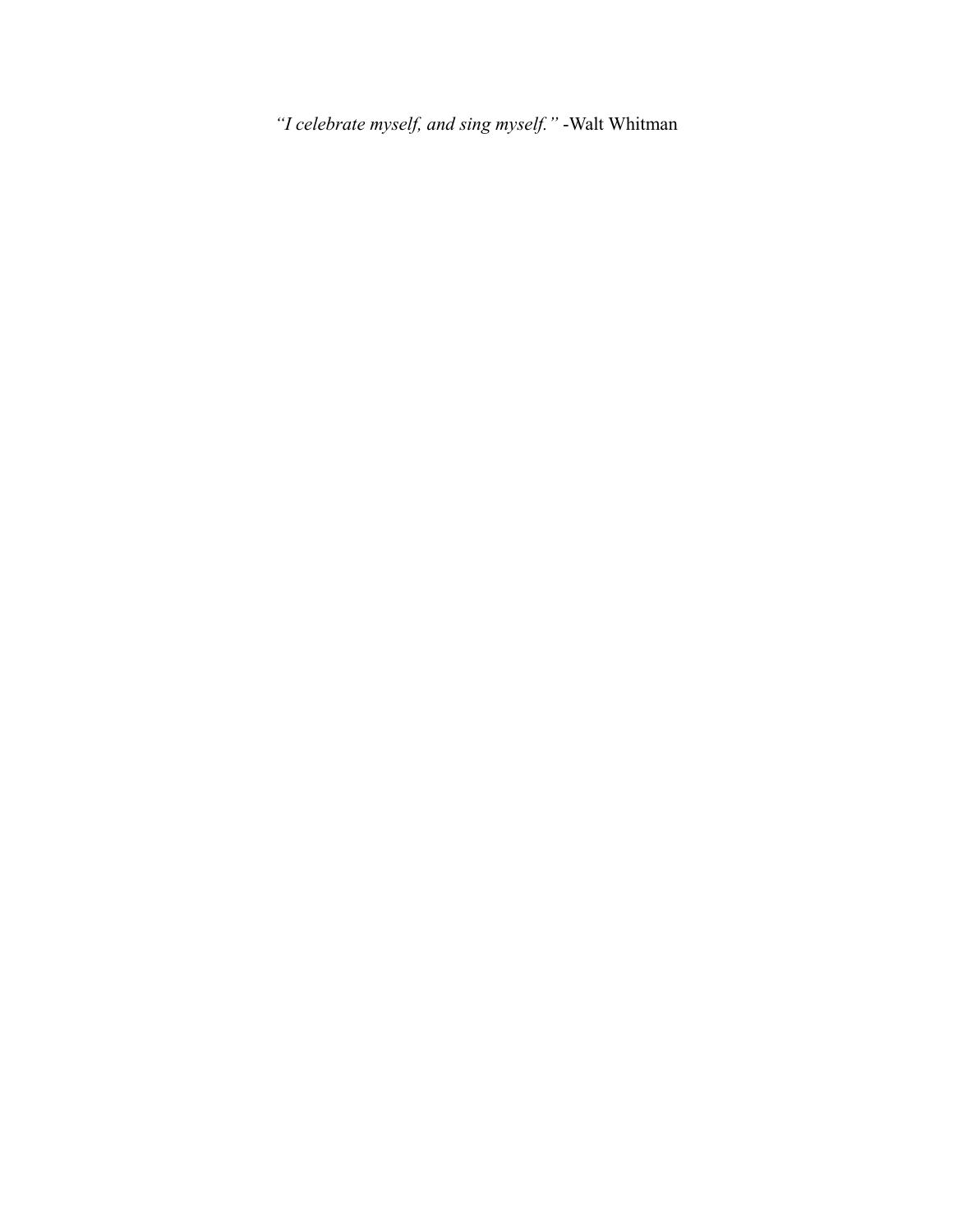#### **TABLE OF CONTENTS**

Author's Note Glossary Our Agreement Introduction

## PART ONE

Chapter One: We All Have the Same Basic Problem Can It Really Be That Simple? How a Person With Healthy Self-Esteem Lives How a Family With Healthy Self-Esteem Operates How a Community With Healthy Self-Esteem Functions Hope for Change Key Take-Aways & Implementation Steps

Chapter Two: What Is Low Self-Esteem? A Word About Perfection So How Did We Get Into This Mess? Going to School or Water-Skiing Keeping Up With the Joneses Circular Thinking or Paralysis by Analysis When Did It Become So Horrible to Make a Mistake, Anyway? Failure is Not the Opposite of Success LoSErs Fall Back on Doing, Not Being Key Take-Aways & Implementation Steps

Chapter Three: What is Healthy Self-Esteem? Be, Feel, Do What's Your Mission? The Law of Attraction: Not Just a Good Idea Know Your Strengths The Dangers of Complaining Decisions, Decisions Speaking of Feelings... Life Isn't a Competition The Shouda-Coulda-Woulda Shame Game The Most Important Word in the **RISEr** Vocabulary Key Take-Aways & Implementation Steps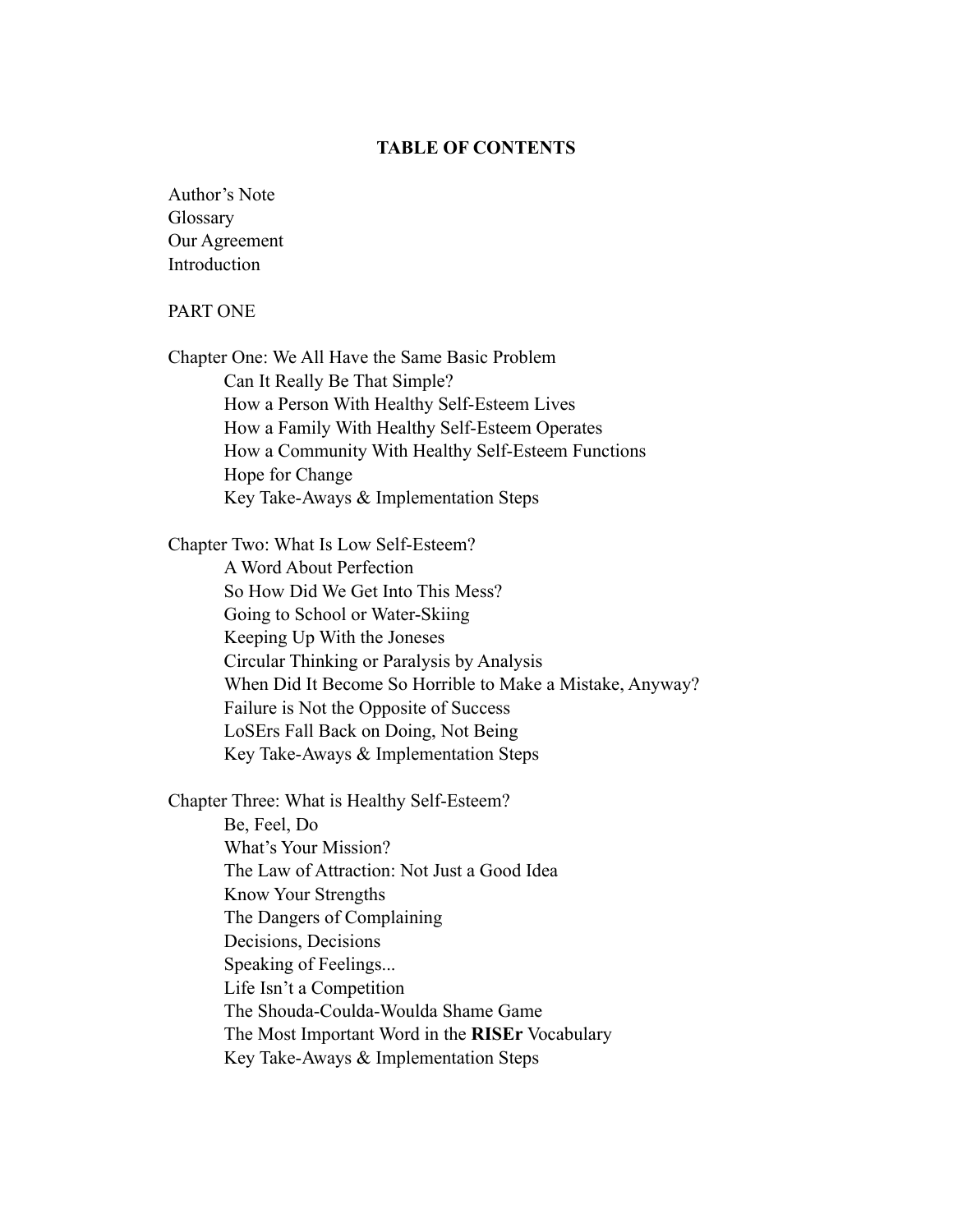## PART TWO

Are You Ready to **RISE**? Action Plan #1: For the *Thinker* (Do) Exercise #1: Hypnotize Yourself to RISE (Do) Exercise #2: Conditioned Response to RISE (Feel) Exercise #3: Use Your Inner Superhero to RISE (Be)

Action Plan #2: For the *Senser* (Feel) Exercise #1: Utilize Your Own Extrasensory Perception (Do) Exercise #2: The Law of Attraction (Feel) Exercise #3: Meditation to Connect With Your Higher Mind (Be)

Action Plan #3: For the *Believer* (Be) Exercise #1: Crafting Your Mission Statement (Do) Exercise #2: Meditation to Feel the Love of God (Feel) Exercise #3: The Miraculous *I Am* (Be)

#### PART THREE

What Happens Next?

Additional Exercises & Sample Action Plan Core Emotional Values Exercise *Be*-ality Check Exercise Setting Boundaries Exercise Decisions Exercise Sample Action Plan Template

Afterword

**Resources** 

About the Author

Also by Priscilla Keresey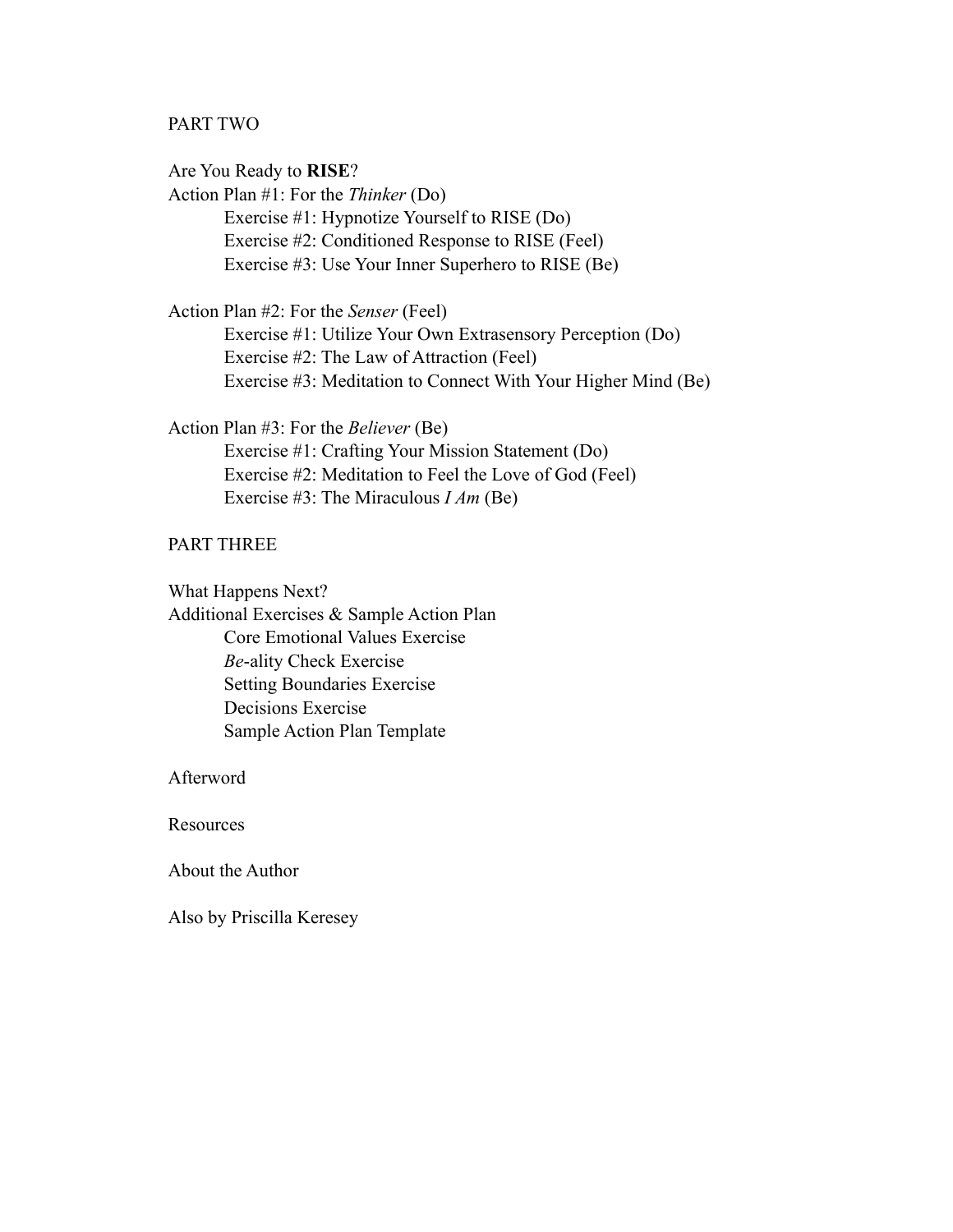#### **AUTHOR'S NOTE**

As you read through this book, you'll encounter stories of challenges in my life and the lives of my clients. These are all true and, except in my case, the names and some identifying details have been changed to protect the client's privacy. In Part Two, you'll learn about resolutions to problems like these right alongside alternative ways to resolve similar issues. These methods are tried and true, adapted and refined to bring about swift, measurable results.

Pay attention to the exercises in this book, but don't get too concerned about replicating them exactly. Trust yourself to shape an exercise to suit what feels right for you. Take a chance. Try them out in the privacy of your own mind if that feels safer. No one has to know what you're doing. In fact, unless you can be sure of total support and positive feedback, tell your plans to no one. Other peoples' fears or beliefs can dampen or subvert your brand new ideas because if you're changing for the better, it usually forces some sort of change in others, which may not always be comfortable for them.

No matter where you find yourself in life, you can benefit by beginning now. No matter how dire things may be – divorce, bankruptcy, illness, or unemployment – starting today, you can chart significant change towards the achievement of balance, success, health, wealth, and peace of mind.

Are you ready to start living the life of your dreams? Keep reading to discover the simple secret to *overcome obstacles, determine your destiny, and pursue your extraordinary life….*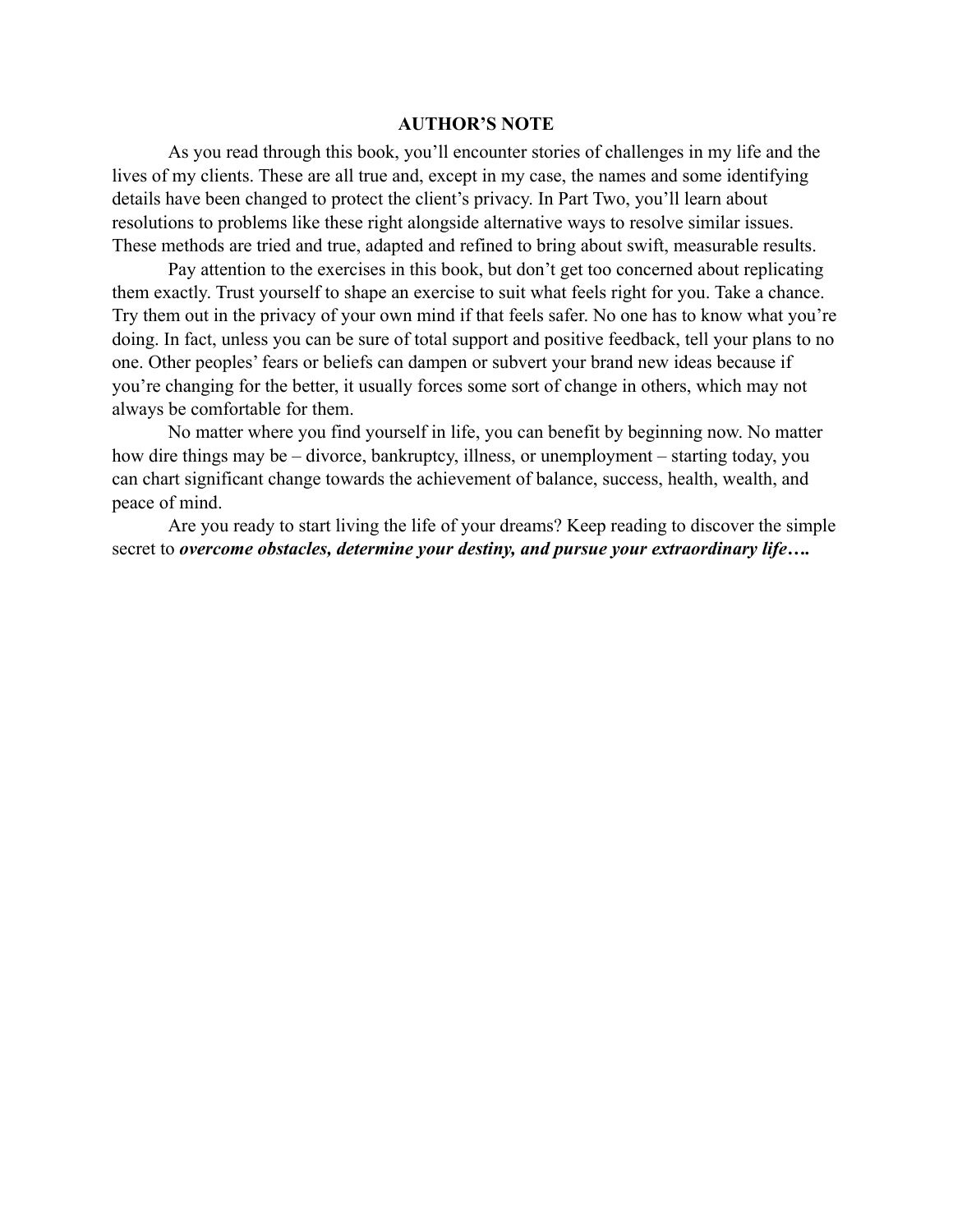#### **OUR AGREEMENT**

This book is based on the personal observations and experiences of the author over twenty-five years. You, the reader, must take 100% responsibility for your own health, both physical and emotional. *The Self-Esteem Solution* should not be used to diagnose the presence or absence of any particular mental, physical, or emotional ailment, nor is it intended to be a substitute for the services of any health care professional. The author is not responsible for any consequences incurred by those practicing the exercises or techniques discussed or taught herein. Any application of the material set forth in the following pages is at the reader's discretion and is his or her sole responsibility.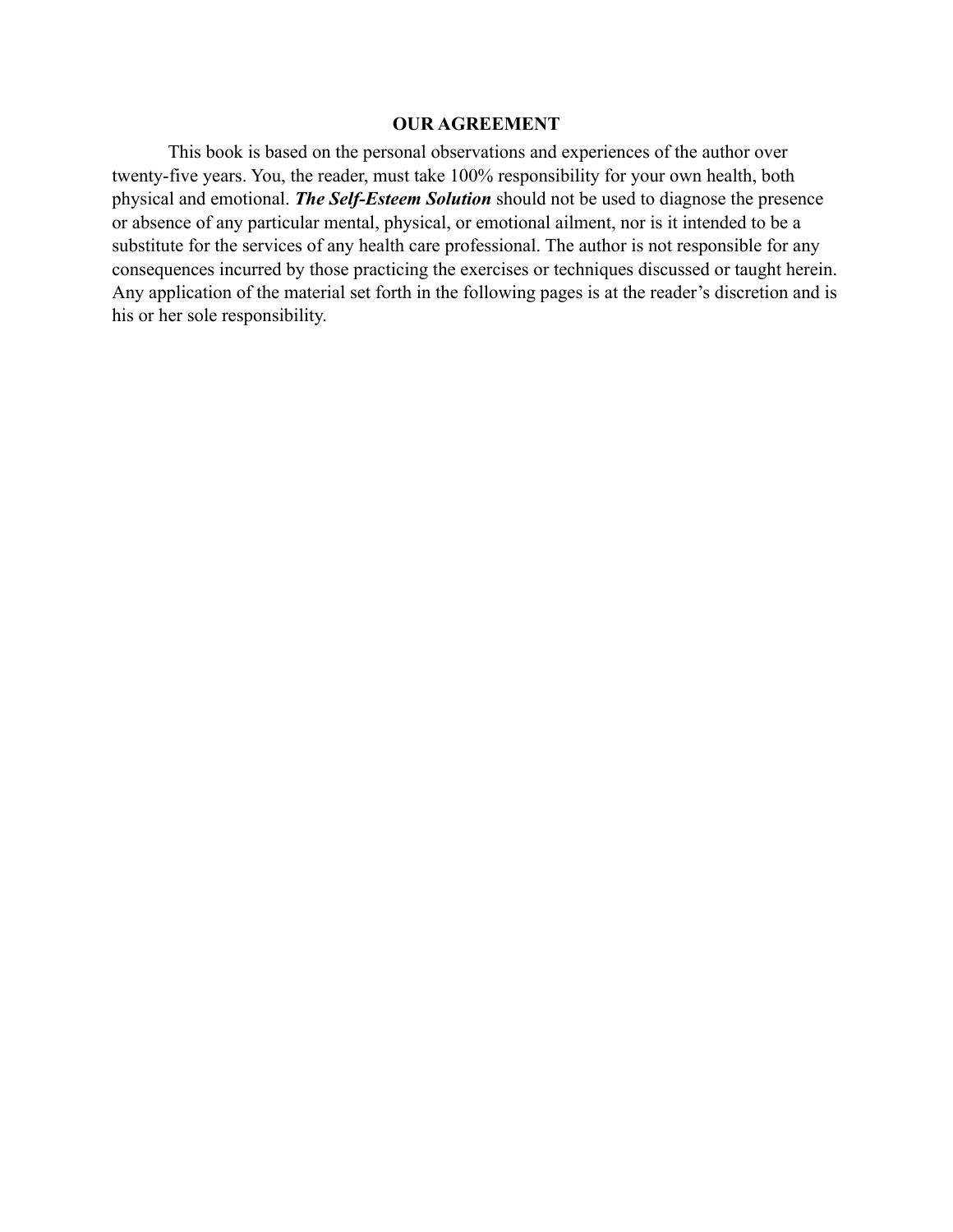# **INTRODUCTION**

I've spent many years trying to figure out my problem. Does that seem self-indulgent? Maybe so, but resolving a problem, what we perceive to be an obstacle to success, is a hole we all fall into and probably one we give more of our attention to than we care to admit. Some of us fall so deep into that hole we can think of nothing else *but* a problem for hours at a time.

I have one client I'll call Jodi whose analytical nature and attention to detail make her one of the top professional organizers in her field. She's stylish, warm, and successful. The testimonials on her website win her continued new business. Yet Jodi endures sleepless nights of torturous anxiety as she replays every encounter with her clients. By the time she came to my office for a hypnosis session, she was a self-described wreck.

"I'm stuck. I'm no good at anything because everything I do just flops!" she cried during our very first meeting.

"And what flops exactly?" I asked her. Nothing gets a client's attention faster than getting right down to business.

"Well...*everything!* I always get to a certain point, and then everything falls apart." "What exactly falls apart?"

"*Everything!"* she wailed again. "First one thing goes wrong. I think I fix it, but then another thing happens, and it's like a whole line of dominoes falling over. I can almost see it coming, and I can't stop it. When I feel things starting to slip, I can't stop obsessing over whatever the problem is that started it. I lie awake in bed trying to imagine all the things that can go wrong so I won't be surprised, and I can solve them when they come up. Instead of making me feel better, I just get so overwhelmed I can't do anything. I've always been like this, and now it's gotten so bad I feel paralyzed. I hardly want to start anything because everything I do seems to go off track and flop!"

Sound familiar? Many of us, like Jodi, fall into a hole I call *circular thinking*. I have another client named Selma who does something similar, but instead of waiting until relaxing at day's end to fall into circular thinking, she can do it right in the middle of a conversation. Selma hires me for my intuitive services, and as she travels the country on business, we usually work by phone.

"Dan and I are going to be at the same party," Selma offered during a recent phone reading. Selma and Dan had been on a few casual dates, and she wanted to know if I saw their relationship developing further. "He once dated another woman named Ann, and I think she's going to be there too. What do you see? Is he going to be more attracted to her or to me tonight?"

"I see that his head will turn in her direction but that you are lit by a spotlight tonight. He will notice you more," I replied after tuning in to my clairvoyant impressions.

"But he *will* see her?"

"Yes."

"When you said his head will turn in her direction, do you mean that he will look more at her? Because you said the word 'turn,' and to me, that means he will take his attention away from me towards her," Selma pressed me.

"The psychic impression I have is that Dan will notice her but not have his attention held by her," I replied. I could feel Selma slipping into her real-time running analysis of my sentence structure, so I answered slowly and mindfully.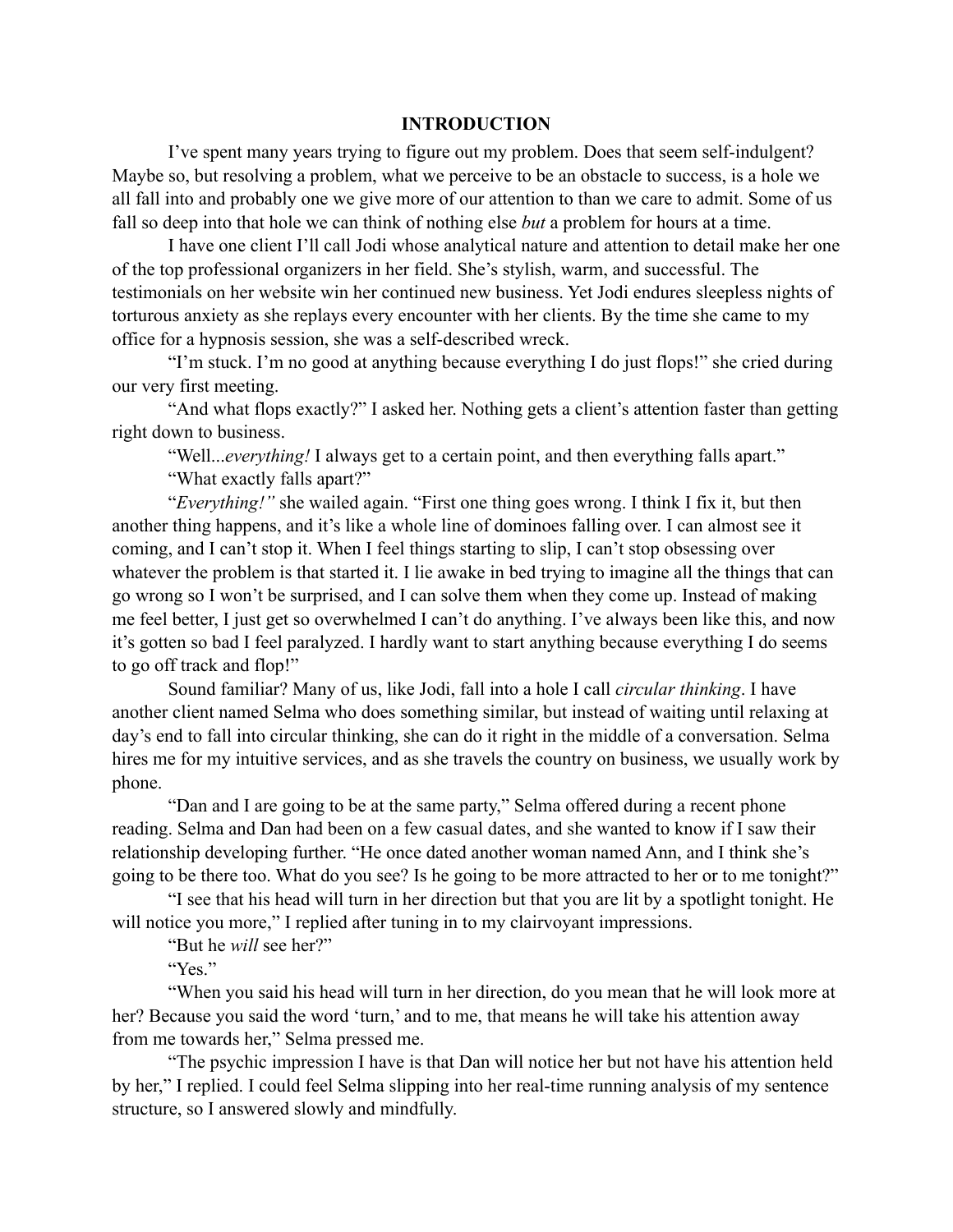"But he *will* notice her if his head turns? Will other people see his head turn to look at her?" Selma asked. "Because I think that might be disrespectful. I hate it when a man looks at another woman when he's talking to me. Frankly, it's humiliating. Does he respect me?"

"This is a psychic symbol," I reiterated. "I don't know if his head will actually *turn;* it's just the way the information came to me, as a way to contrast how differently he will see you two."

"Because if he turns his head, like you do when someone walks by, will he be looking at her rear? I have gained a little weight, and I was going to wear leggings, but if he looks at her first and then sees me in a spotlight, I'll be too embarrassed. What's your psychic sense? Should I wear leggings or looser jeans? Or maybe I shouldn't go at all. Ex-girlfriends are always such a *problem."*

 Both of these clients were struggling with the same core issue, though their responses varied on the "paralysis by analysis" spectrum from internal and passive to panicky and extreme. Like Jodi, Selma took the path of circular thinking to manage what she saw as a problem, though she attempted to get control over her romantic destiny by leaping from one cause to another. She was so needy for a resolution to a problem which hadn't even presented itself that she analyzed every word I said and demanded ever more explicit explanations for my *exact meaning.* She was ready to change her outfit and even her plans altogether as she bounced from self-consciousness to feelings of disrespect and embarrassment.

Many of us tackle our problems as they arise, addressing them one by one without awareness of any common thread. That's because we usually see our challenges as just a part of life. Obstacles come up singularly or in clusters, the necessary problems that come with having to move, save for retirement, finally lose weight, or deal with stress. We are raised to *expect* that we'll encounter problems just because we're adults living in a complex world. We *expect* that it's hard to find a good man or woman, and when we do, we *expect* that the relationship will be hard work. "Nobody ever said life would be easy, kiddo," said everyone's parent or grandparent at some point in time. I once had a roommate who seemed to thrive as long as there was a problem to solve. "Just another day of putting out fires," she'd sigh, sitting down with the first of many cocktails for the evening. She saw her daily tasks as a series of separate and distinct problems and resignedly accepted that squashing them was an unavoidable consequence of being alive. And no, she wasn't a firefighter.

Normally, even with the bigger challenges we encounter or set for ourselves, we deal with the issue immediately at hand. Can't get a promotion? Acquire more learning to either advance in your field or begin a new career. Can't seem to find the right romantic partner? Look in a different pool of candidates or look more closely at yourself. Can't get ahead financially? Find a way to save incrementally or develop a separate income stream.

That's what I used to do, and without a doubt, I made some progress that way. Slowly but surely, I worked my way up in the design industry until I was self-employed and making a respectable commission. Yet, I was never quite satisfied and frequently found things to complain about. I learned about credit and debt the hard way, figuring out the importance of spending less than I earned, saving for big purchases instead of buying on credit, and putting money aside for retirement. But I still berated myself for being so dumb with money in the first place. I found a way to blame my parents, the economy, or my partner for how far "behind" I was. I learned